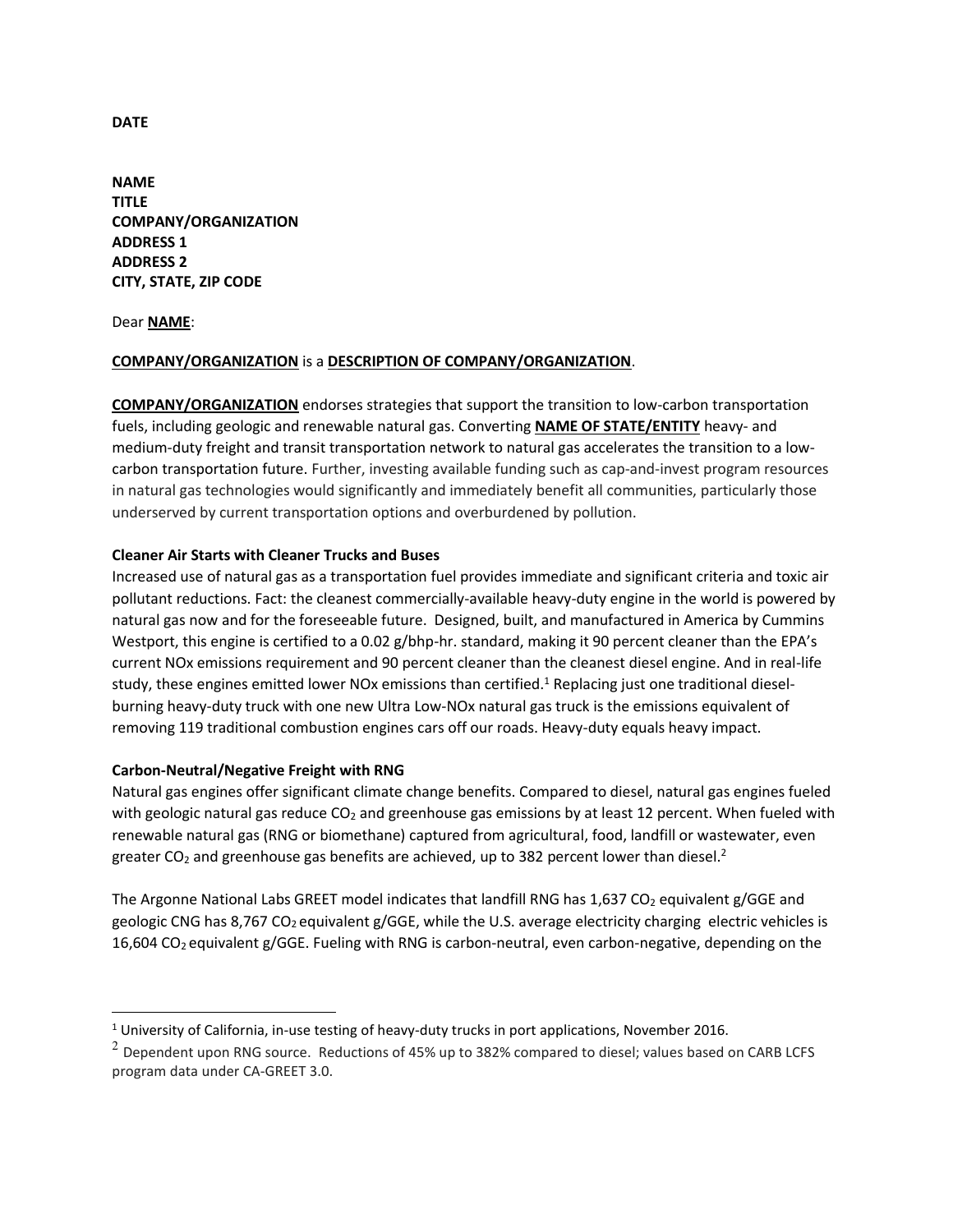feed stock.<sup>3</sup> No better commercially-available and deployable alternative fuel option currently exists for the heavy-duty sector, as shown in the chart below.

|                                                | <b>Carbon</b>    | <b>Energy Efficiency Ratio</b> |                        | <b>CI Value Relative to</b> |
|------------------------------------------------|------------------|--------------------------------|------------------------|-----------------------------|
| <b>Transportation Fuel</b>                     | <b>Intensity</b> | (On-road HDVs)                 | <b>EER-Adjusted CI</b> | <b>Baseline Diesel</b>      |
| Baseline: Diesel - Conventional                | 100.45           | 1.0                            | 100.45                 | $0\%$                       |
| Natural Gas - Conventional                     | 79.21            | 0.9                            | 88.01                  | $-12%$                      |
| Electricity - National-Grid Average (EPA/NGVA) | 196.39           | 5.0                            | 39.28                  | $-61%$                      |
| Hydrogen - Landfill Biogas                     | 99.48            | 1.9                            | 52.36                  | -48%                        |
| Hydrogen - Conventional Natural Gas            | 117.67           | 1.9                            | 61.93                  | $-38%$                      |
| <b>RNG - Landfill Biogas</b>                   | 47.28            | 0.9                            | 52.53                  | $-48%$                      |
| <b>RNG - Wastewater Biogas</b>                 | 43.02            | 0.9                            | 47.80                  | $-52%$                      |
| RNG - Food/Green Waste Biogas                  | 0.34             | 0.9                            | 0.38                   | $-100%$                     |
| <b>RNG - Dairy Biogas</b>                      | $-254.94$        | 0.9                            | $-283.27$              | $-382%$                     |

## **CARBON INTENSITY of TRANSPORTATION FUELS (EER-Adjusted)**

## **Address Noise Pollution**

Natural gas vehicle technology affordably addresses noise pollution in urban neighborhoods. A U.S. Department of Energy study identified significant noise reduction benefits as a motivator for many refuse collection truck operators in accepting the technology, citing up to 10 decibels quieter than their diesel counterparts.<sup>4</sup> A 2016 in-use study of diesel and CNG urban transit buses in Serbia found considerable reductions in noise pollution when powered by CNG.<sup>5</sup>

# **Invest Impactfully – Emissions Reductions using Cost Effective Solutions**

Investments in Ultra Low-NOx and Near Zero emission natural gas vehicle technologies greatly impact communities, especially the underserved and marginalized communities in metropolitan and industrial areas. With vehicle costs close to that of diesel and fuel price differentials of up to \$1.50 less than diesel per DGE, natural gas transportation provides the largest and most cost-effective reductions in transportation-related pollutants than any other powertrain option commercially-available today or near-term.<sup>6</sup>

UPS, Waste Management, Republic Services, Los Angeles World Airports Buses, City of Los Angeles, City of Fresno Transit, LA Metro Transit, New York's Hunts Point fleet Industries and many other fleets recognize the exponential impact of using RNG for emissions reductions and their improving business' bottom line. In May of 2019 UPS announced that it will purchase 170 million gallon equivalents over 7 years that will reduce GHG emissions by more than 1 million metric tons. RNG already fuels more than 32% of the NGVs in the U.S. today, and a growing number of fleets are taking advantage of vehicles that are available now at comparable life cycle costs to diesel vehicles and that provide transformational GHG and tailpipe emissions reductions.

As such, investments in RNG-fueled trucks and transit buses accessing ports, cities, and densely-populated neighborhoods are the most immediate and fiscally-responsible investment to clean our air and combat climate change. Communities get more clean vehicles having greater clean air and climate impact for the

l

<sup>&</sup>lt;sup>3</sup> California Air Resources Board, February 2017.

<sup>4</sup> U.S. Department of Energy, *Case Study – Compressed Natural Gas Refuse Fleets*, February 2014.

<sup>5</sup> Milojevic, Sasa, "CNG propulsion system for reducing noise of existing city buses," *Journal of Applied Engineering Science,* January 2016.

<sup>6</sup> [https://www.ngvamerica.org/environment/.](https://www.ngvamerica.org/environment/)